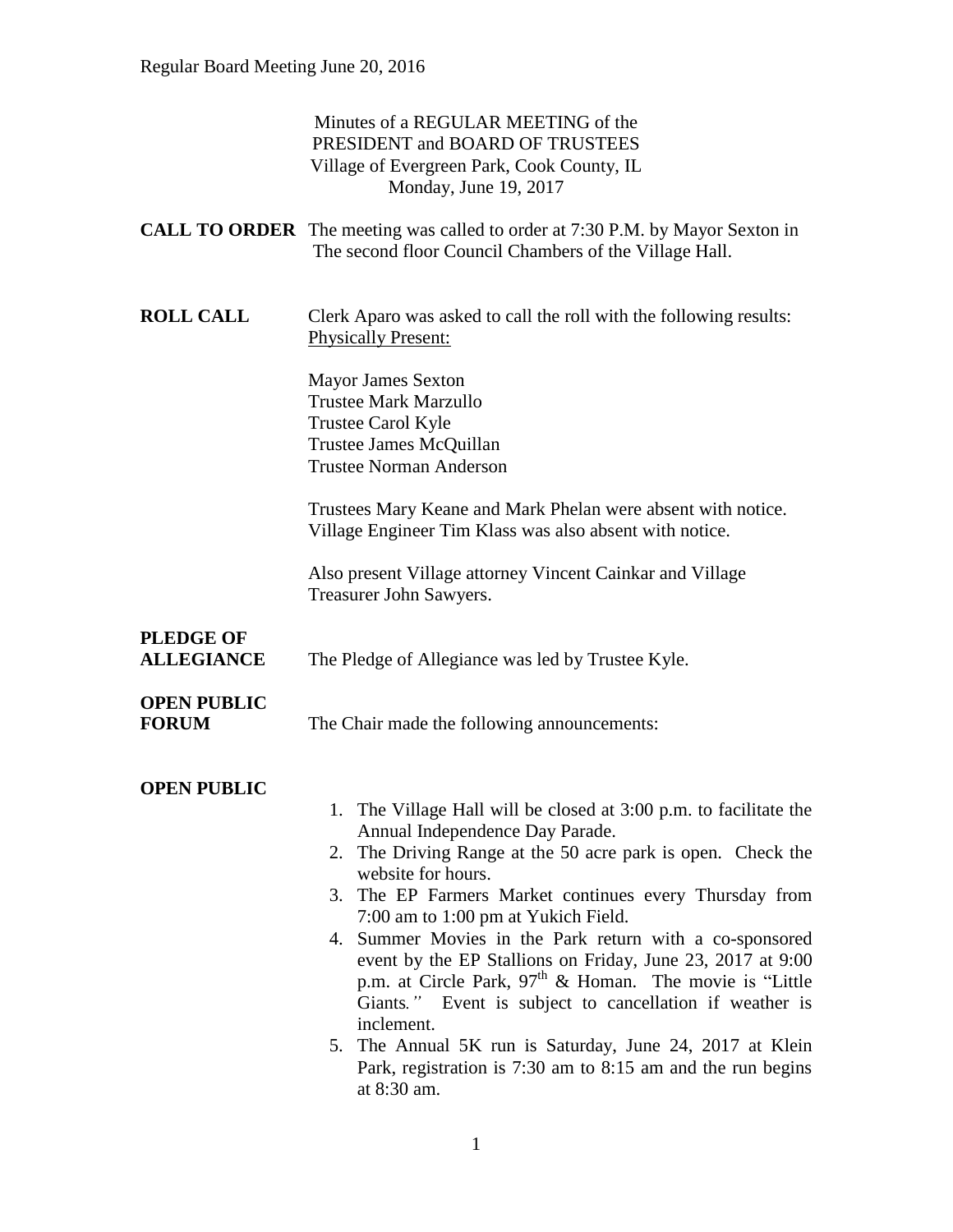- 6. The  $29<sup>th</sup>$  Annual Day in the Park is Saturday, June 24, 2017 at 11:30 am – 9:00 pm at the Community Center.
- 7. The 49<sup>th</sup> Annual Independence Day Parade is Monday, July 3, 2017 at 6:30 pm with fireworks at Duffy Park,  $92<sup>nd</sup>$  & Millard at dusk. Friday, July 7, 2017 is the rain date for the fireworks.
- 8. The Zoning Board of the Village of Evergreen Park will hold a meeting on Tuesday, July 11, 2017 at 7:00 p.m. in Council Chambers. The meeting is for a variation on residential property located  $2816$  W.  $99<sup>th</sup>$  Street.
- 9. The Chair commended Mike Knieps and the Water Department for their efforts in treating the sewers in the Village. Everyone is encouraged to check their yards for potential hazardous standing water areas.

## **OPEN PUBLIC**

**AUDIENCE** A woman in the audience refused to give her name but gave an address of the 93rd and Spaulding area. She questioned why the Trustees have not responded to her emails regarding animal issues. She stated a raccoon recently attacked her cat. She added there are coyotes in the area and warned residents to protect their animals. She also asked the Village to enforce the use of bungee cords on the waste/recycling containers.

> The Chair responded Information Office Glenn Pniewski has responded to her emails and has sent an e-blast suggesting the use of the bungee cords on containers. The Chair noted he reads the EPPD Police bulletin daily and no other complaints have been received regarding the raccoons or the coyotes.

> Ms. Bamberger, 2700 Block of 89<sup>th</sup> Street asked if she presented a petition would the Village implement recycling collection every week. The Chair stated it could be considered in the new contract that will be negotiated later this year. He agreed to give her and her neighbors additional recycling containers.

> Mrs. Helen Cuprisin, 9200 Homan asked when the waste contract expires. The Chair stated December 31, 2017. The Chair credited Mrs. Cuprisin with the idea to switch to the carts.

# **REGULAR**

**AGENDA** Motion by Trustee Kyle second by Trustee McQuillan to waive the reading of the minutes of the June 5, 2017 Regular Board Meeting of the President and Board of Trustees as presented and passed by unanimous voice vote and so ordered by the Chair.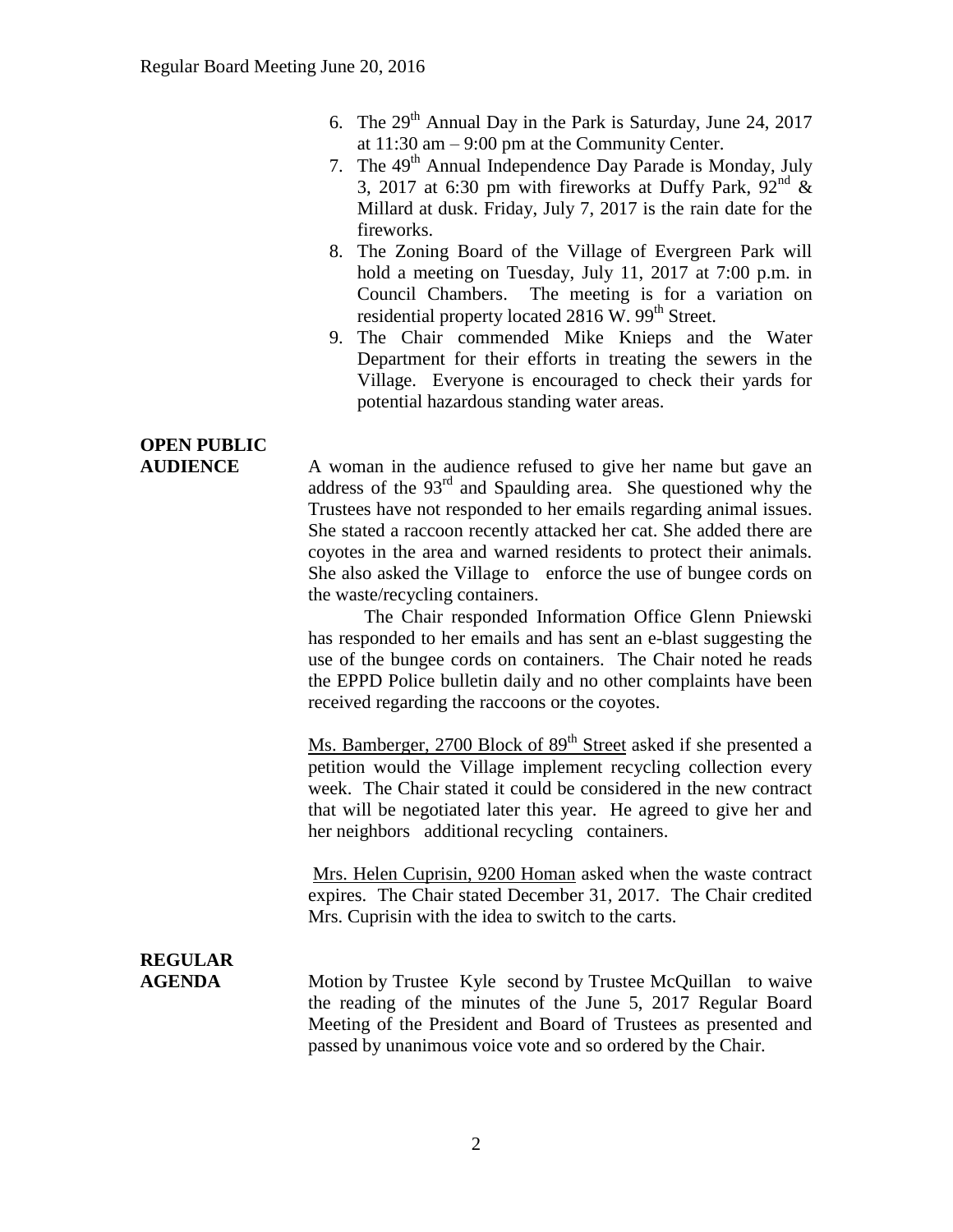#### **EXECUTIVE SESSION REVIEW**

**6 MONTH** Motion by Trustee Marzullo second by Trustee Kyle to maintain confidentiality after the six month review and not release the minutes from the (6) executive sessions of June 6, September 6, November 7 and 21, December 19, 2011 and April 2, and July 26, 2012. Upon roll call, voting YES: Trustees Kyle, Marzullo, McQuillan and Anderson: voting NO: NONE. The motion was passed and so ordered by the Chair.

#### **RESOLUTION**

**NO. 16-2017** Motion by Trustee Marzullo second by Trustee Anderson, to approve **Resolution NO. 16-2017** with expenditures of the General Corporate Fund of \$ 132,505.65 and Water Management Fund in the amount of  $$212,991.97$  and the  $95<sup>th</sup>$  Street TIF Fund, \$16,024.60 and the Capital Improvement Funds, \$ 9,177.36 and Street Bond Fund \$17,205.00 for a total of \$ 387,904.58 Upon roll call, voting YES: Trustees Marzullo, McQuillan, Anderson and Kyle; voting NO: NONE. The motion was passed and so ordered by the Chair.

### **VILLAGE TREASURER'S**

**REPORT** Motion by Trustee McQuillan second by Trustee Marzullo to approve the Village Treasurer's report for May 31, 2017 for information and file in the General Fund \$ 5,083,685.13 and \$ 4,079,918.53 in the Sewer and Water Fund approved as presented and passed by unanimous voice vote and so ordered by the Chair.

### **BUSINESS CERTIFICATES**

**TORRID** Motion by Trustee Kyle second by Trustee Anderson to approve the business license application for **TORRID** to conduct a retail apparel store for women located at 9588 S. Western Avenue in the new Evergreen Plaza. Upon roll call, voting YES: Trustees McQuillan, Anderson, Kyle and Marzullo voting NO: NONE. The motion was passed and so ordered by the Chair.

**WOJO'S** Motion by Trustee McQuillan second by Trustee Anderson to approve the business license application for **WOJO'S VIENNA** to conduct a carry out/restaurant located at 9900 S. Pulaski Avenue. Upon roll call, voting YES: Trustees Anderson, Kyle, Marzullo and McQuillan; voting NO: NONE. The motion was passed and so ordered by the Chair.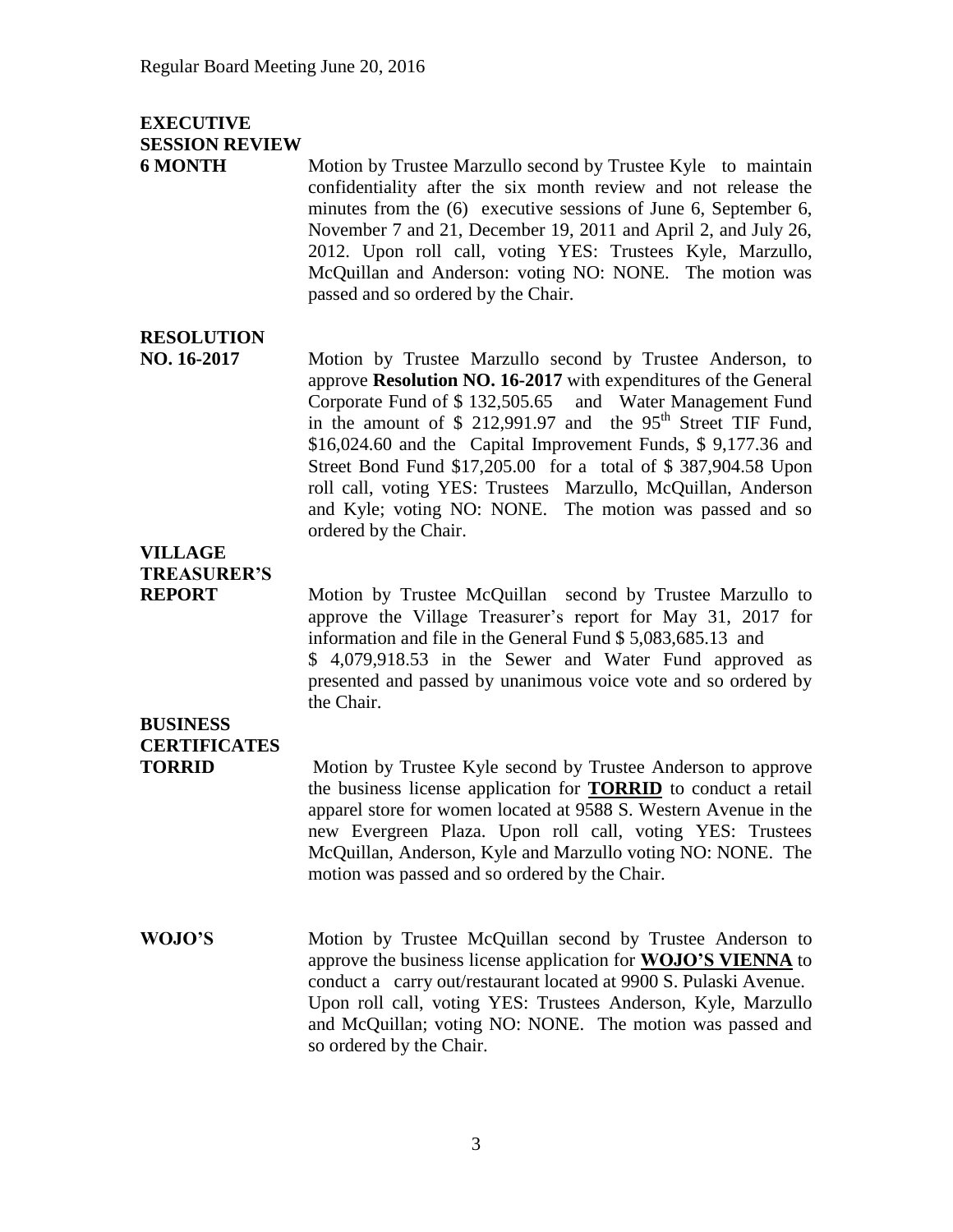**LCM MEDICAL** Motion by Trustee Marzullo second by Trustee Kyle to approve the business license application for Little Company of Mary Medical Group to conduct a physician's office located in Suite 300 at 2850 W.  $95<sup>th</sup>$  Street. Upon roll call, voting YES: Trustees Kyle, Marzullo, McQuillan and Anderson; voting NO: NONE. The motion was passed and so ordered by the Chair.

### **MOD LIQUOR**

**LICENSE** Motion by Trustee Kyle second by Trustee McQuillan to approve the liquor license application for MOD SUPER FAST PIZZA (Class E) (Beer and Wine on premises) for their location at 9540 S. Western in the New Evergreen Plaza. The outdoor seating will be approved by the Chair when the license is issued. Upon roll call, voting YES: Trustees Marzullo, McQuillan, Anderson and Kyle; voting NO: NONE. The motion was passed and so ordered by the Chair.

#### **ORDINANCE**

**NO. 14-2017** Motion by Trustee Marzullo second by Trustee Kyle to approve ORDINANCE NO. 14-2017 **"AN ORDINANCE AMENDING SECTION 3-58 OF CHAPTER 3, ALCOHOLIC LIQUOR, OF THE EVERGREEN PARK MUNICIPAL CODE."** Upon roll call, voting YES: Trustees McQuillan, Anderson, Kyle and Marzullo; voting NO: NONE. The motion was passed and so ordered by the Chair.

#### **CANCEL BOARD MTG. JULY 3, 2017**

Motion by Trustee Kyle second by Trustee Anderson to approve the Chair's request to cancel the scheduled July 3, 2017 Regular Village Board meeting due to the annual Village parade falling on the first Monday of the month. There will only be one meeting on July 17, 2017. Upon roll call voting YES: Trustee Anderson, Kyle, Marzullo and McQuillan; voting NO: NONE. The motion was passed and so ordered by the Chair.

## **ELIGO**

**DISCUSSION** The Chair introduced Mr. Dennis Brennan and Mr. Bob Streit of Eligo Energy to present an update on the electrical aggregation program. Mr. Streit stated Eligo's contract is expiring. They sent out to 57 suppliers and had five (5) responses. The current rate for Eligo is 6.95 per kilowatt hour and this will remain fixed until May of 2018. The contract would be renegotiated considering market prices. He stated the current Commonwealth Edison's rate is 7.15 per kilowatt hour.

> The new contract with Eligo will not include the \$ 50.00 early termination fee or the \$6.50 monthly additional fee. He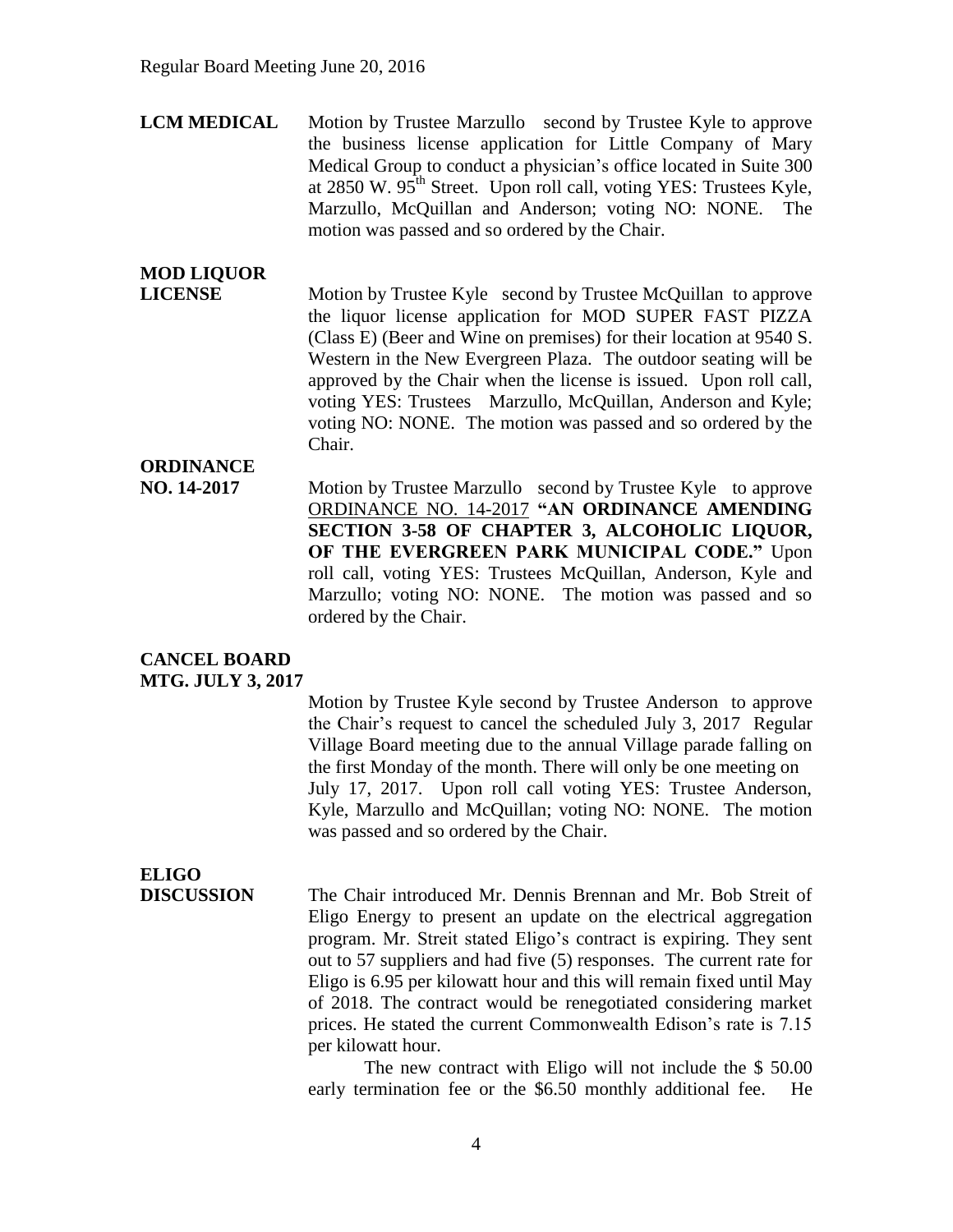stated 50% of the Village is currently enrolled in the Eligo program.

Trustee Marzullo expressed interest in a longer contract to ensure a better price for consumers. Mr. Streit stated the May 2018 is an optional date to review Edison vs. supplier's prices. A member of the audience contradicted the prices stated by Mr. Streit. The Chair noted millions of dollars were saved in the first contract but then the market changed. Trustee Kyle asked what the residents have to do. Mr. Streit answered letters will be sent to all the residents. The Chair stated this is only a discussion and no Board action will be taken tonight. The Eligo reps agreed.

### **CANDLELIGHT THEATRE**

**RECOGNITION** The Chair acknowledged Mr. Glenn Pniewski in the audience and congratulated him on the success of the Evergreen Park Recreation Department Candlelight Theater program. The theater has provided an alternative venue for children, teens and adults in Evergreen Park to showcase their acting/musical talents. Their recent production of "Give My Regards to Broadway" was a huge success.

> Mr. Pniewski thanked the Chair and the other Village Departments for their help and support. He introduced members of the theater group in the audience; Cindy and Brianna Mooney, Francesca Canon, and Russell, Josephine and Isabeau Pogue. The Board and audience gave them a hearty round of applause.

#### **PROCLAMATION**

**USO** Motion by Trustee McQuillan second by Trustee Marzullo to approve the request from Mancari Chrysler to proclaim the month of June 2017, *"HONORING THE USO OF ILLINOIS TO SERVE THOSE WHO SERVE"* in the Village of Evergreen Park. The motion was passed by unanimous voice vote and so ordered by the Chair.

**SXU 5K RUN** Motion by Trustee Kyle second by Trustee Anderson to approve the request from St. Xavier University to hold the  $16<sup>th</sup>$  Annual Homecoming Cougar 5k Run on Saturday, September 30, 2017. Upon roll call voting YES: Trustee Kyle, Marzullo, McQuillan and Anderson; voting NO: NONE. The motion was passed and so ordered by the Chair.

### **ENGINEER'S**

**REPORT** Mr. Klass was absent.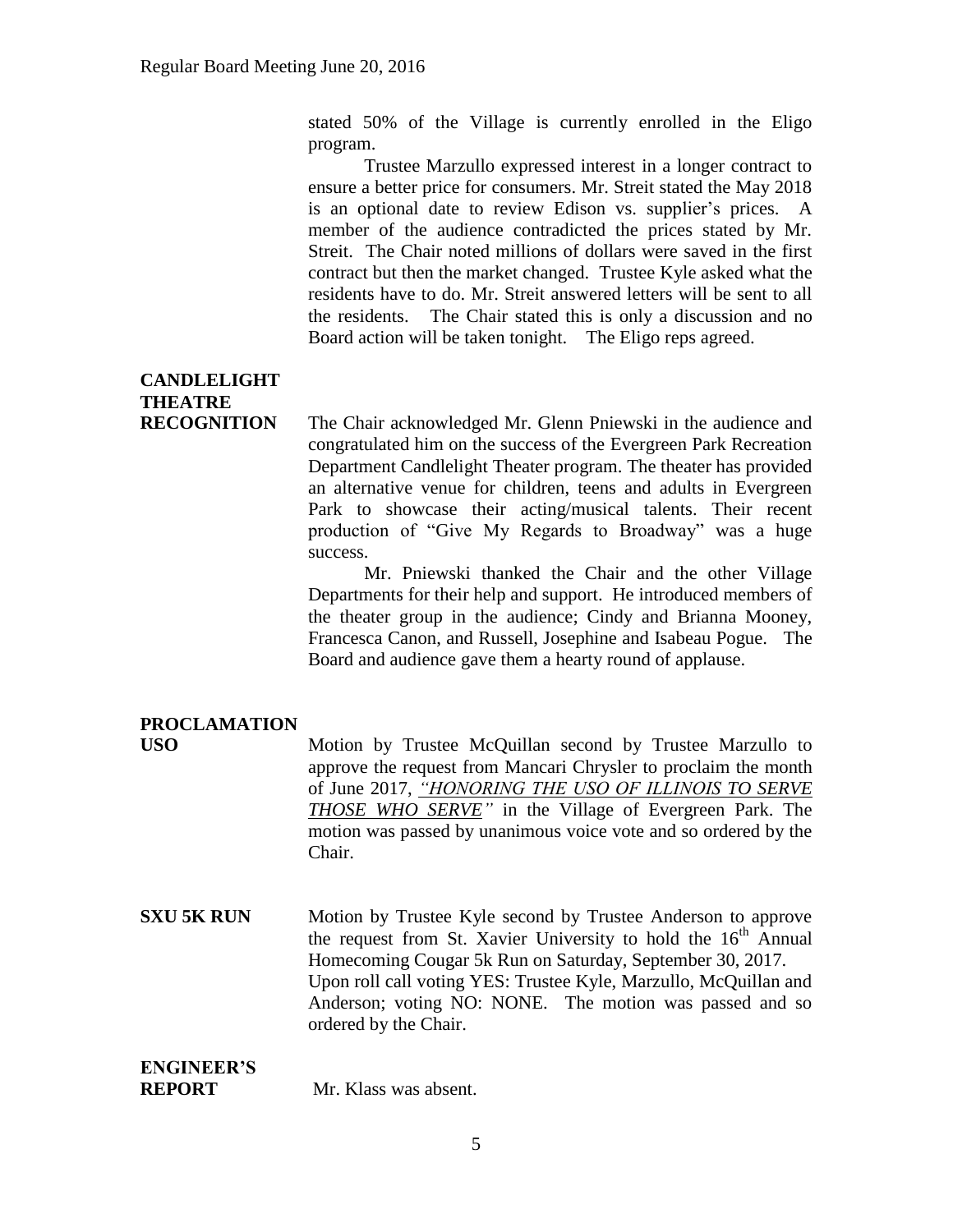### **ATTORNEY'S**

**REPORT** Mr. Cainkar had no report.

#### **WAIVE BIDS**

**3000 BUILDING** Motion by Trustee McQuillan second by Trustee Anderson to approve the PW Director Lorenz request to waive the bids for demolition of the property located at  $3000 \text{ W}$ . 95<sup>th</sup> Street (Animal Hospital) and award the proposal to Environmental Cleansing Corp in the amount of \$23,455.00. Upon roll call, voting YES: Trustees Marzullo, McQuillan, Anderson and Kyle; voting NO: NONE. The motion was passed and so ordered by the Chair.

#### **PLANTER**

**BOXES** Motion by Trustee McQuillan second by Trustee Marzullo to approve PW Director Lorenz request to award the 98<sup>th</sup> Street Planter Boxes to the low bidder of O'Connor Contractors in the amount of \$88,900.00. Upon roll call, voting YES: Trustees McQuillan, Anderson, Kyle and Marzullo; voting NO: NONE. The motion was passed and so ordered by the Chair.

## **WAIVE BIDS**

**PARKING LOT** Motion by Trustee McQuillan second by Trustee Kyle to approve the request from PW Director to waive the bid process for the new parking lot at  $95<sup>th</sup>$  & Sacramento because of time constraints. Mr. Lorenz will notify the Mayor of the costs and proceed with the best price. Upon roll call, voting YES: Trustees Kyle, Marzullo, McQuillan and Anderson; voting NO: NONE. The motion was passed and so ordered by the Chair.

## **PAYMENT**

**PAYOUTS** The Chair stated there was a payout to Malcor Roofing in the amount of \$116,185.00 for the final payment of the roofing work done at the Bliss Storage Building. NO ACTION. INFORMATION ONLY.

> The Chair noted a payout to Lyons-Pinner Electric in the amount of the contracted price of \$74,975.00 for Phase IV Fiber run conduit. NO ACTION. INFORMATION ONLY.

## **STREET LIGHT**

**LED UPGRADE** Motion by Trustee Kyle second by Trustee Marzullo to approve the request from PW Director Lorenz to upgrade all Village Street lights (no alley lights) to energy saving LED fixtures. This is an incentive program given by the Illinois DCEO. The Village must sign up now and the work must be completed by the end of 2017. This will be a budgeted item for 2017-2018.

A discussion took place regarding the lighting levels emitted from the LED lamps. It was decided to approve the